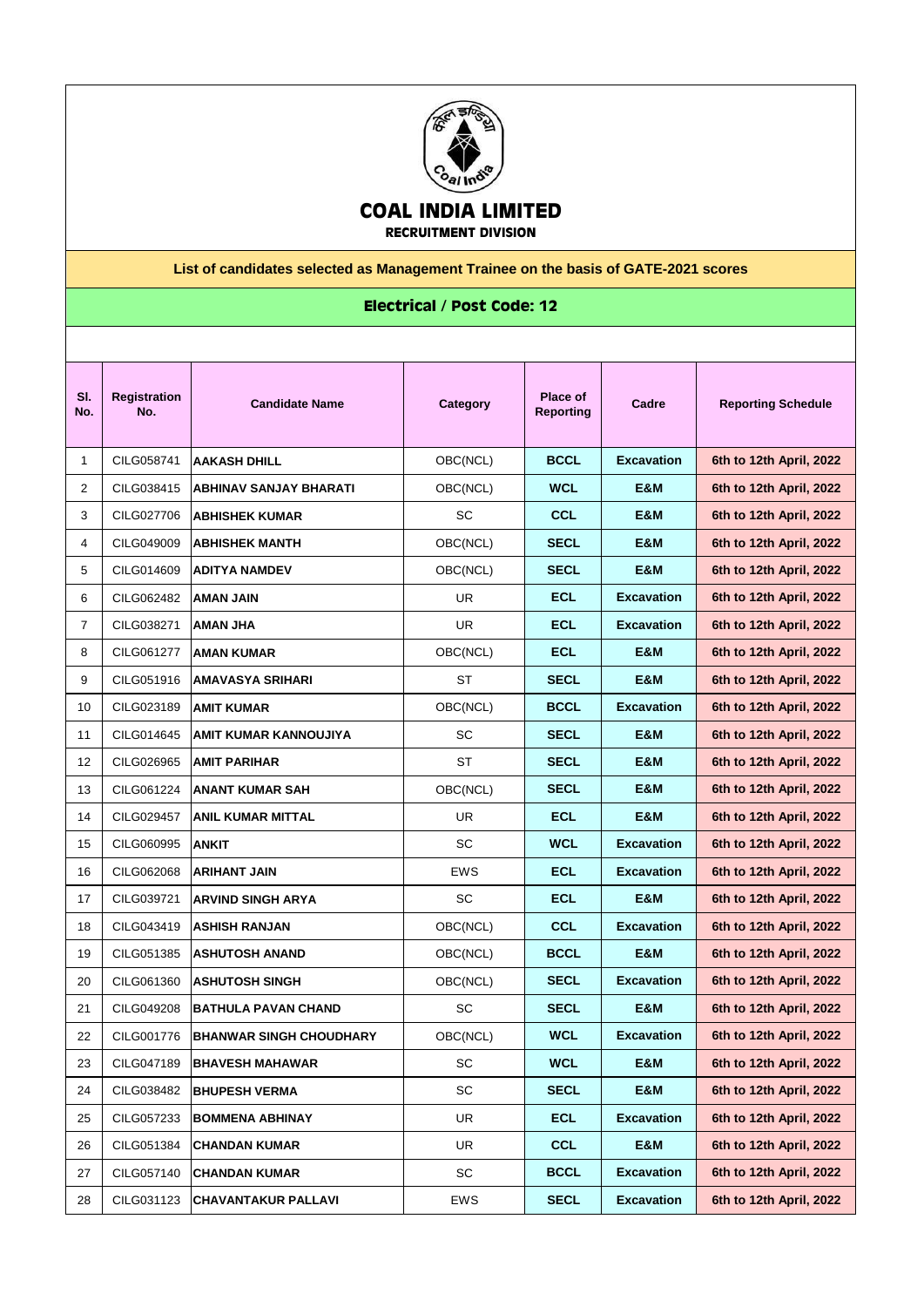| SI.<br>No. | <b>Registration</b><br>No. | <b>Candidate Name</b>                         | Category   | Place of<br><b>Reporting</b> | Cadre             | <b>Reporting Schedule</b> |
|------------|----------------------------|-----------------------------------------------|------------|------------------------------|-------------------|---------------------------|
| 29         | CILG043336                 | CHENNAMSETTI VARA PRASAD                      | <b>EWS</b> | <b>SECL</b>                  | E&M               | 6th to 12th April, 2022   |
| 30         | CILG012633                 | <b>CHOTU SINGH RATHORE</b>                    | UR.        | <b>BCCL</b>                  | <b>Excavation</b> | 6th to 12th April, 2022   |
| 31         | CILG012120                 | <b>DEEPAK KUMAR MEENA</b>                     | ST         | <b>SECL</b>                  | E&M               | 6th to 12th April, 2022   |
| 32         | CILG037762                 | <b>IDEEPAK SHARMA</b>                         | UR.        | <b>CMPDI</b>                 | E&M               | 6th to 12th April, 2022   |
| 33         | CILG060632                 | <b>DEEPESH</b>                                | UR.        | <b>CMPDI</b>                 | <b>Excavation</b> | 6th to 12th April, 2022   |
| 34         | CILG002512                 | <b>DESHRAJ MEENA</b>                          | ST         | <b>SECL</b>                  | E&M               | 6th to 12th April, 2022   |
| 35         | CILG011859                 | <b>DHRUV KAWAT</b>                            | ST         | <b>ECL</b>                   | <b>E&amp;M</b>    | 6th to 12th April, 2022   |
| 36         | CILG054320                 | <b>DIPENDU MONDAL</b>                         | SC         | <b>ECL</b>                   | E&M               | 6th to 12th April, 2022   |
| 37         | CILG041548                 | <b>DIVAKAR CHAUDHARY</b>                      | UR.        | <b>ECL</b>                   | <b>Excavation</b> | 6th to 12th April, 2022   |
| 38         | CILG054351                 | <b>DIVIYA</b>                                 | OBC(NCL)   | <b>ECL</b>                   | <b>Excavation</b> | 6th to 12th April, 2022   |
| 39         | CILG029232                 | <b>GANNA SAI KRISHNA</b>                      | OBC(NCL)   | <b>ECL</b>                   | E&M               | 6th to 12th April, 2022   |
| 40         | CILG052092                 | <b>GAURAV KUMAR AGRWAL</b>                    | EWS        | <b>SECL</b>                  | E&M               | 6th to 12th April, 2022   |
| 41         | CILG052136                 | <b>HAMVIR DEV</b>                             | UR.        | <b>ECL</b>                   | <b>Excavation</b> | 6th to 12th April, 2022   |
| 42         | CILG056200                 | <b>HARSH DHAKAD</b>                           | OBC(NCL)   | <b>ECL</b>                   | E&M               | 6th to 12th April, 2022   |
| 43         | CILG002187                 | <b>IHARSH DIWAKAR</b>                         | <b>SC</b>  | <b>ECL</b>                   | <b>E&amp;M</b>    | 6th to 12th April, 2022   |
| 44         | CILG038583                 | HARSHIL RATHORE                               | OBC(NCL)   | <b>SECL</b>                  | <b>E&amp;M</b>    | 6th to 12th April, 2022   |
| 45         | CILG000366                 | <b>IHARSHIT GUPTA</b>                         | <b>EWS</b> | <b>ECL</b>                   | <b>Excavation</b> | 6th to 12th April, 2022   |
| 46         | CILG059402                 | <b> JAYANT KUMAR</b>                          | OBC(NCL)   | <b>CCL</b>                   | <b>Excavation</b> | 6th to 12th April, 2022   |
| 47         | CILG021979                 | <b>JYOTI MEENA</b>                            | SТ         | <b>SECL</b>                  | E&M               | 6th to 12th April, 2022   |
| 48         | CILG003002                 | <b>KANCHAN KUMAR RAJAK</b>                    | SC         | <b>BCCL</b>                  | E&M               | 6th to 12th April, 2022   |
| 49         | CILG055711                 | KAUSHIKKUMAR HARESHBHAI<br><b>KUKADIYA</b>    | EWS        | <b>SECL</b>                  | E&M               | 6th to 12th April, 2022   |
| 50         | CILG039466                 | KHUNTI JAYMAL HARDASH                         | OBC(NCL)   | <b>WCL</b>                   | <b>Excavation</b> | 6th to 12th April, 2022   |
| 51         | CILG039713                 | KISHAN KANHAIYA LAL                           | SC         | <b>ECL</b>                   | <b>Excavation</b> | 6th to 12th April, 2022   |
| 52         | CILG036701                 | <b>KORLAM SEKHAR BABU</b>                     | OBC(NCL)   | <b>SECL</b>                  | E&M               | 6th to 12th April, 2022   |
| 53         | CILG059355                 | <b>KRISHNA MEERENDRA</b>                      | <b>UR</b>  | <b>BCCL</b>                  | <b>Excavation</b> | 6th to 12th April, 2022   |
| 54         | CILG051117                 | LALIT UJJWAL                                  | OBC(NCL)   | <b>CMPDI</b>                 | <b>Excavation</b> | 6th to 12th April, 2022   |
| 55         | CILG062059                 | <b>LOKESH GARG</b>                            | <b>EWS</b> | <b>ECL</b>                   | <b>Excavation</b> | 6th to 12th April, 2022   |
| 56         | CILG022690                 | <b>MANJUL KUMAR MESHRAM</b>                   | SC         | <b>SECL</b>                  | E&M               | 6th to 12th April, 2022   |
| 57         | CILG026452                 | <b>MAYANK KASHYAP</b>                         | <b>EWS</b> | <b>ECL</b>                   | E&M               | 6th to 12th April, 2022   |
| 58         | CILG049808                 | <b>MD NAZISH KAMRAN</b>                       | UR         | <b>ECL</b>                   | <b>Excavation</b> | 6th to 12th April, 2022   |
| 59         | CILG032609                 | <b>MOHIT</b>                                  | <b>UR</b>  | <b>NCL</b>                   | <b>Excavation</b> | 6th to 12th April, 2022   |
| 60         | CILG028723                 | <b>MOHIT KUMAR</b>                            | OBC(NCL)   | <b>SECL</b>                  | E&M               | 6th to 12th April, 2022   |
| 61         | CILG026032                 | <b>MONA KUMARI</b>                            | OBC(NCL)   | <b>CCL</b>                   | E&M               | 6th to 12th April, 2022   |
| 62         | CILG057375                 | <b>MUDIGONDA VENUGOPAL</b>                    | OBC(NCL)   | <b>SECL</b>                  | E&M               | 6th to 12th April, 2022   |
| 63         | CILG000043                 | <b>MURIKINATI VENKATESWAR</b><br><b>REDDY</b> | EWS        | <b>SECL</b>                  | E&M               | 6th to 12th April, 2022   |
| 64         | CILG038320                 | <b>NANDAN KUMAR</b>                           | ST         | <b>SECL</b>                  | E&M               | 6th to 12th April, 2022   |
| 65         | CILG001314                 | <b>NAVEEN SAINI</b>                           | OBC(NCL)   | WCL                          | <b>Excavation</b> | 6th to 12th April, 2022   |
| 66         | CILG055819                 | <b>NEERAJ KUMAR</b>                           | OBC(NCL)   | <b>CCL</b>                   | <b>Excavation</b> | 6th to 12th April, 2022   |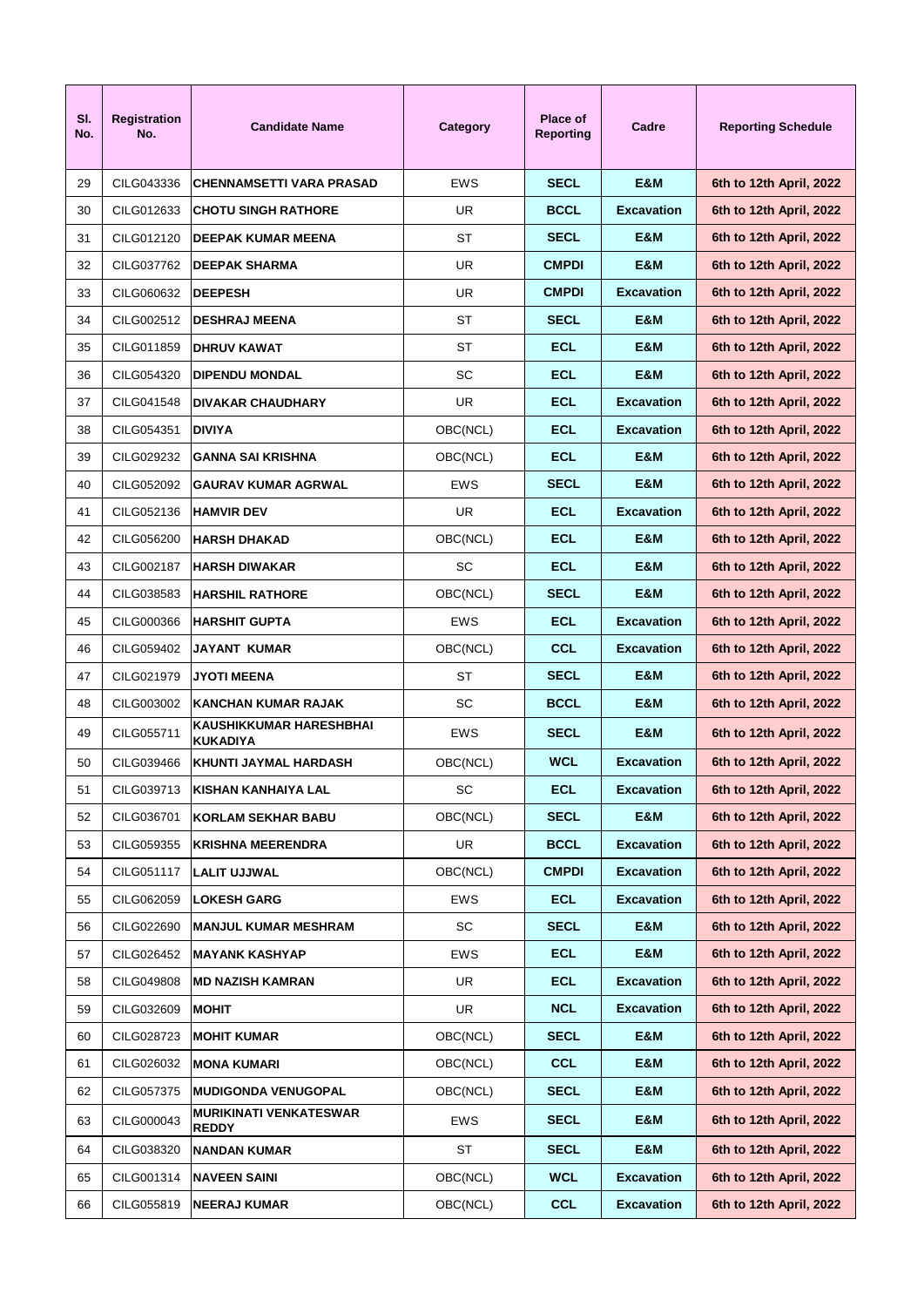| SI.<br>No. | <b>Registration</b><br>No. | <b>Candidate Name</b>                            | Category        | <b>Place of</b><br><b>Reporting</b> | Cadre             | <b>Reporting Schedule</b> |
|------------|----------------------------|--------------------------------------------------|-----------------|-------------------------------------|-------------------|---------------------------|
| 67         | CILG020739                 | <b>NIKHIL SAINI</b>                              | OBC(NCL)        | <b>SECL</b>                         | E&M               | 6th to 12th April, 2022   |
| 68         | CILG011887                 | <b>INILESH KUMAR</b>                             | SC              | <b>BCCL</b>                         | E&M               | 6th to 12th April, 2022   |
| 69         | CILG037599                 | <b>NILESH KUMAR TIWARI</b>                       | <b>UR</b>       | <b>CMPDI</b>                        | E&M               | 6th to 12th April, 2022   |
| 70         | CILG019875                 | <b>NIMESH NAHAR</b>                              | OBC(NCL)        | <b>SECL</b>                         | E&M               | 6th to 12th April, 2022   |
| 71         | CILG036014                 | <b>NIRANJAN KUMAR</b>                            | SC              | <b>SECL</b>                         | E&M               | 6th to 12th April, 2022   |
| 72         | CILG018994                 | <b>OM PRAKASH</b>                                | SC              | <b>ECL</b>                          | E&M               | 6th to 12th April, 2022   |
| 73         | CILG029668                 | PENDEM VEERA VENKATA<br><b>SATYANARAYANA</b>     | OBC(NCL)        | <b>SECL</b>                         | <b>E&amp;M</b>    | 6th to 12th April, 2022   |
| 74         | CILG014757                 | <b>PRASOON RANJAN</b>                            | <b>UR</b>       | <b>ECL</b>                          | <b>Excavation</b> | 6th to 12th April, 2022   |
| 75         | CILG055097                 | ∣R G V RAVI TEJA ADUSUMILLI                      | <b>EWS</b>      | <b>ECL</b>                          | E&M               | 6th to 12th April, 2022   |
| 76         | CILG038792                 | <b>RAHUL</b>                                     | UR.             | <b>CCL</b>                          | <b>Excavation</b> | 6th to 12th April, 2022   |
| 77         | CILG023110                 | <b>RAJ AARYAN</b>                                | SC              | <b>CCL</b>                          | <b>Excavation</b> | 6th to 12th April, 2022   |
| 78         | CILG060048                 | IRAJU KUMAR                                      | OBC(NCL)/PwD-HH | <b>BCCL</b>                         | E&M               | 6th to 12th April, 2022   |
| 79         | CILG048692                 | IRAMNIWAS PRAJAPAT                               | OBC(NCL)        | <b>SECL</b>                         | <b>E&amp;M</b>    | 6th to 12th April, 2022   |
| 80         | CILG058592                 | <b>RAMVILAS</b>                                  | OBC(NCL)        | <b>SECL</b>                         | E&M               | 6th to 12th April, 2022   |
| 81         | CILG051029                 | <b>RANJAN KUMAR</b>                              | SC/PwD-OH       | <b>SECL</b>                         | E&M               | 6th to 12th April, 2022   |
| 82         | CILG056503                 | <b>RAPAKA NILESH KUMAR</b>                       | OBC(NCL)        | <b>ECL</b>                          | <b>Excavation</b> | 6th to 12th April, 2022   |
| 83         | CILG020362                 | IRAVI RANJAN PRABHAKAR                           | OBC(NCL)        | <b>CCL</b>                          | E&M               | 6th to 12th April, 2022   |
| 84         | CILG059602                 | <b>RISHABH CHAUHAN</b>                           | UR.             | <b>ECL</b>                          | <b>Excavation</b> | 6th to 12th April, 2022   |
| 85         | CILG008127                 | <b>RISHIKESH BHARDWAJ</b>                        | UR.             | <b>ECL</b>                          | <b>Excavation</b> | 6th to 12th April, 2022   |
| 86         | CILG050454                 | IROSHAN KUMAR                                    | SC              | <b>SECL</b>                         | E&M               | 6th to 12th April, 2022   |
| 87         | CILG057184                 | ROSHAN SINGHI                                    | UR.             | <b>CMPDI</b>                        | <b>Excavation</b> | 6th to 12th April, 2022   |
| 88         | CILG018294                 | <b>SACHIN SAHARAN</b>                            | UR.             | <b>CCL</b>                          | <b>Excavation</b> | 6th to 12th April, 2022   |
| 89         | CILG018574                 | <b>SAGAR</b>                                     | SC              | <b>BCCL</b>                         | <b>Excavation</b> | 6th to 12th April, 2022   |
| 90         | CILG044721                 | <b>SANDEEP KHOKAR</b>                            | ST              | <b>ECL</b>                          | <b>Excavation</b> | 6th to 12th April, 2022   |
| 91         | CILG002190                 | <b>SAPOVADIYA DEEP</b><br><b>CHANDRAKANTBHAI</b> | <b>EWS</b>      | <b>SECL</b>                         | E&M               | 6th to 12th April, 2022   |
| 92         | CILG058120                 | SARVAIYA VANRAJ DINESHBHAI                       | OBC(NCL)        | <b>SECL</b>                         | E&M               | 6th to 12th April, 2022   |
| 93         | CILG044489                 | SAURABH JAISWAL                                  | OBC(NCL)        | <b>ECL</b>                          | E&M               | 6th to 12th April, 2022   |
| 94         | CILG014278                 | <b>SAURAV KUMAR</b>                              | <b>EWS</b>      | <b>ECL</b>                          | E&M               | 6th to 12th April, 2022   |
| 95         | CILG031831                 | <b>SHAIK NAUSHEEN</b>                            | <b>UR</b>       | <b>BCCL</b>                         | <b>Excavation</b> | 6th to 12th April, 2022   |
| 96         | CILG017805                 | <b>SHASHANK KUMAR</b>                            | SC              | <b>ECL</b>                          | <b>Excavation</b> | 6th to 12th April, 2022   |
| 97         | CILG019388                 | <b>SHASHANK VERMA</b>                            | SC              | <b>WCL</b>                          | <b>Excavation</b> | 6th to 12th April, 2022   |
| 98         | CILG051535                 | <b>SHIVAM TIWARI</b>                             | <b>EWS</b>      | <b>SECL</b>                         | E&M               | 6th to 12th April, 2022   |
| 99         | CILG033071                 | <b>SHIVANG MISHRA</b>                            | <b>EWS</b>      | <b>SECL</b>                         | E&M               | 6th to 12th April, 2022   |
| 100        | CILG030079                 | <b>SHRI PRAKASH YADAV</b>                        | OBC(NCL)        | <b>ECL</b>                          | E&M               | 6th to 12th April, 2022   |
| 101        | CILG006908                 | <b>SHUBHAM DATTA</b>                             | EWS             | <b>ECL</b>                          | E&M               | 6th to 12th April, 2022   |
| 102        | CILG002910                 | <b>SIRISETTI MAHESH</b>                          | OBC(NCL)        | <b>ECL</b>                          | E&M               | 6th to 12th April, 2022   |
| 103        | CILG009310                 | <b>SONU KUMAR NAPIT</b>                          | OBC(NCL)        | <b>BCCL</b>                         | <b>Excavation</b> | 6th to 12th April, 2022   |